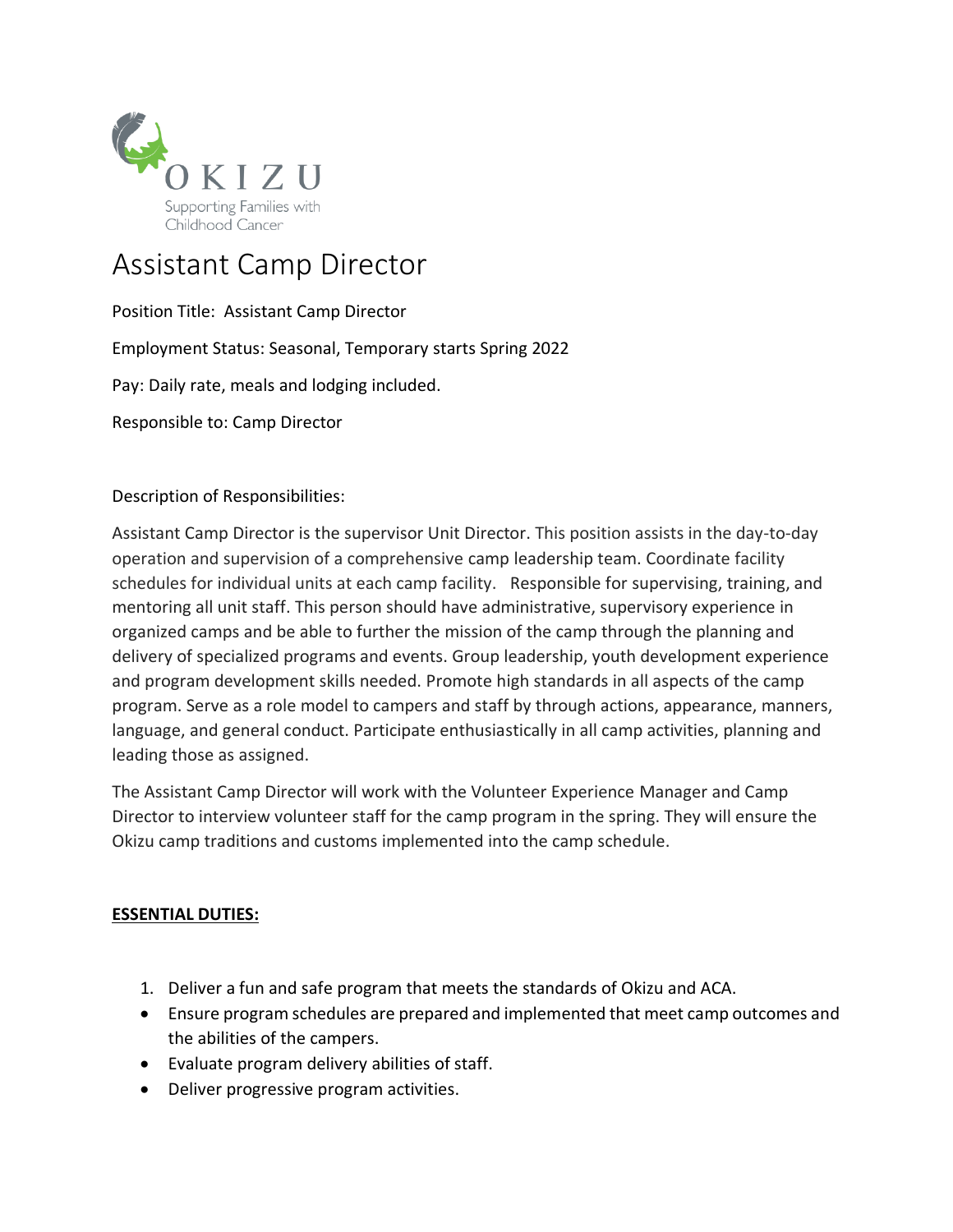- Evaluate the success of the program and the development of the campers' abilities and skills in various program activities.
- Coordinate all camp program and campfire activities with program staff team.
- 2. Ensure that camp staff and campers know and follow safety and educational procedures during camp programs.
- Ensure that ACA standards, state codes, and guidelines from Okizu are being followed.
- Follow and uphold all safety and security rules and procedures.
- Set a good example to campers and others regarding general camp procedures and practices including sanitation, schedule, and sportsmanship.
- Provide guidelines for programs utilizing camp equipment.
- Ensure campers and staff follow safety procedures in all program areas.
- 3. Assist in the management and care of the physical facilities and equipment in all program areas.
- Oversee daily checks of area and equipment for safety, cleanliness, and in good repair.
- Ensure that program areas are kept fee of hazards and debris.
- 4. Develop and implement schedules and records for all areas of camp program and facilities.
	- Support staff in the creation of program and activity schedules.
	- Develop and supervise staff schedule for programs and activities.
	- Collect and evaluate records; report and evaluate camp program and activity areas.
- 5. Act as a member of the camp senior staff team (Medical Director, Camp Director) both within activities and throughout the camp day to plan, direct, and supervise all camp operations.
	- Address program concerns in a timely manner; effectively communicate changes and concerns with the Camp Director.
	- Assist in the planning and implementation of staff trainings.
	- Serve as a role model through communication, relationship development, respect for diversity, involvement, and empowerment of youth.
	- Participate as a member of the camp staff team to deliver and supervise evening programs, special programs, sleep outs, and other all-camp activities and camp functions.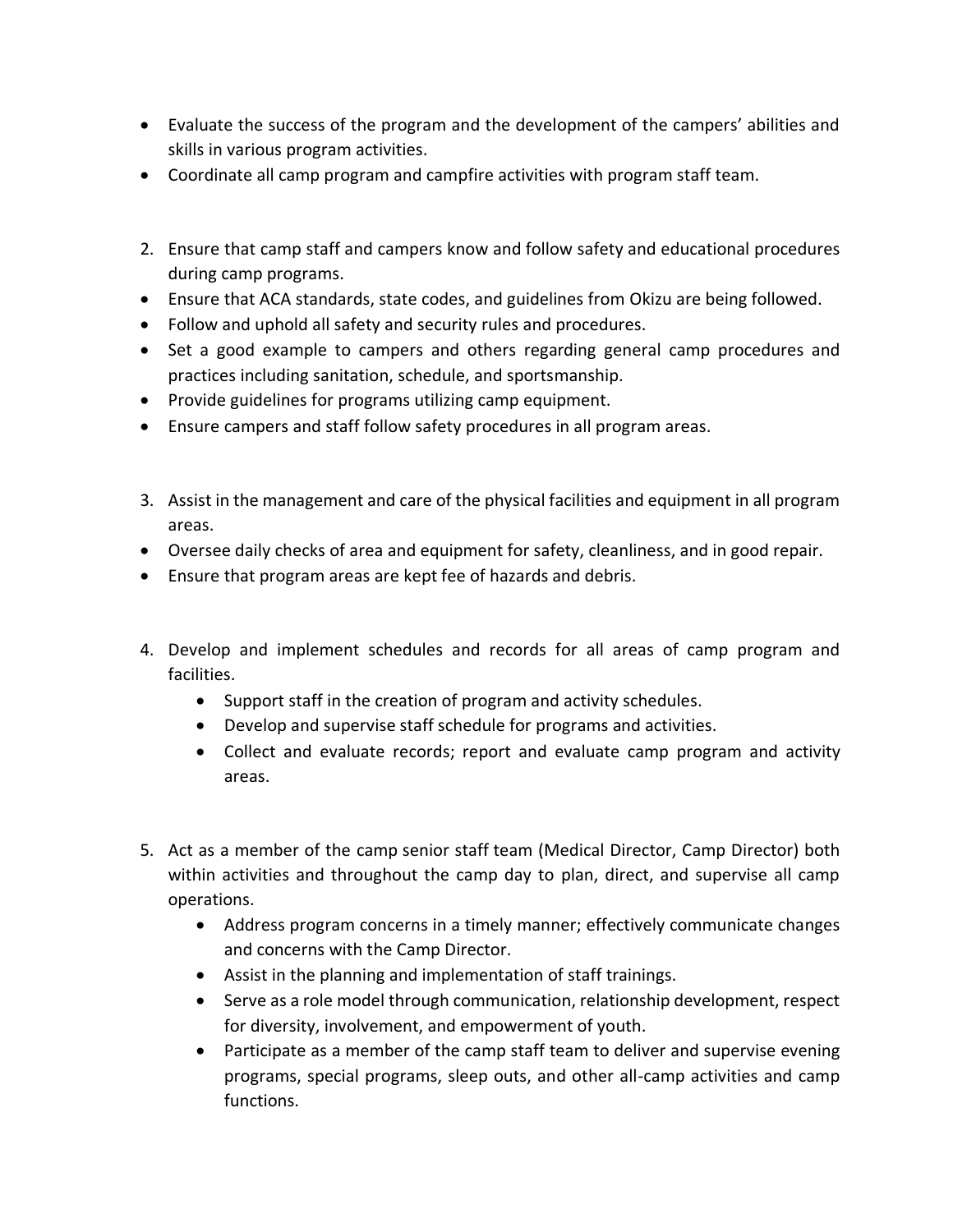- Participate in senior staff meetings and lead daily staff meetings as needed.
- 6. Other duties as assigned.

#### **JOB REQUIREMENTS:**

#### **Required Experience:**

- Previous experience in residential camping.
- Current certification in first aid and CPR.
- Minimum six weeks previous experience in a management or supervisory position.
- Prior experience in the development and delivery of recreational programs.
- Must submit health history record and examination completed by MD, RN, PA or NP form on first day of work.
- **Minimum age: 21 years**

### **Knowledge, Skills, and Abilities:**

- Support the beliefs and principles of the Okizu organization.
- Knowledge and experience with Okizu camp program preferred.
- Training and experience in a variety of program activities offered at the camp.
- Ability to schedule and supervise staff.
- Desire and ability to work with children outdoors.
- Excellent oral and written communication skills.

## **Physical Aspects of the Position:**

- Ability to communicate and work with groups participating (age and skill levels) and provide necessary instruction to campers and staff.
- Ability to observe camper behavior, assess its appropriateness, enforce appropriate safety regulations and emergency procedures, and apply appropriate behaviormanagement techniques.
- Visual and auditory ability to identify and respond to environmental and other hazards related to the activity.
- Physical ability to respond appropriately to situations requiring first aid.
- Must be able to assist campers in an emergency (fire, evacuation, illness, or injury) and possess strength and endurance required to maintain constant supervision of campers.
- Ability to lift 40-50 pounds.
- Ability to carry and load luggage, tables, chairs, and other waterfront equipment.
- Ability to walk/hike several miles daily, at various grades, elevations, and on uneven terrain.